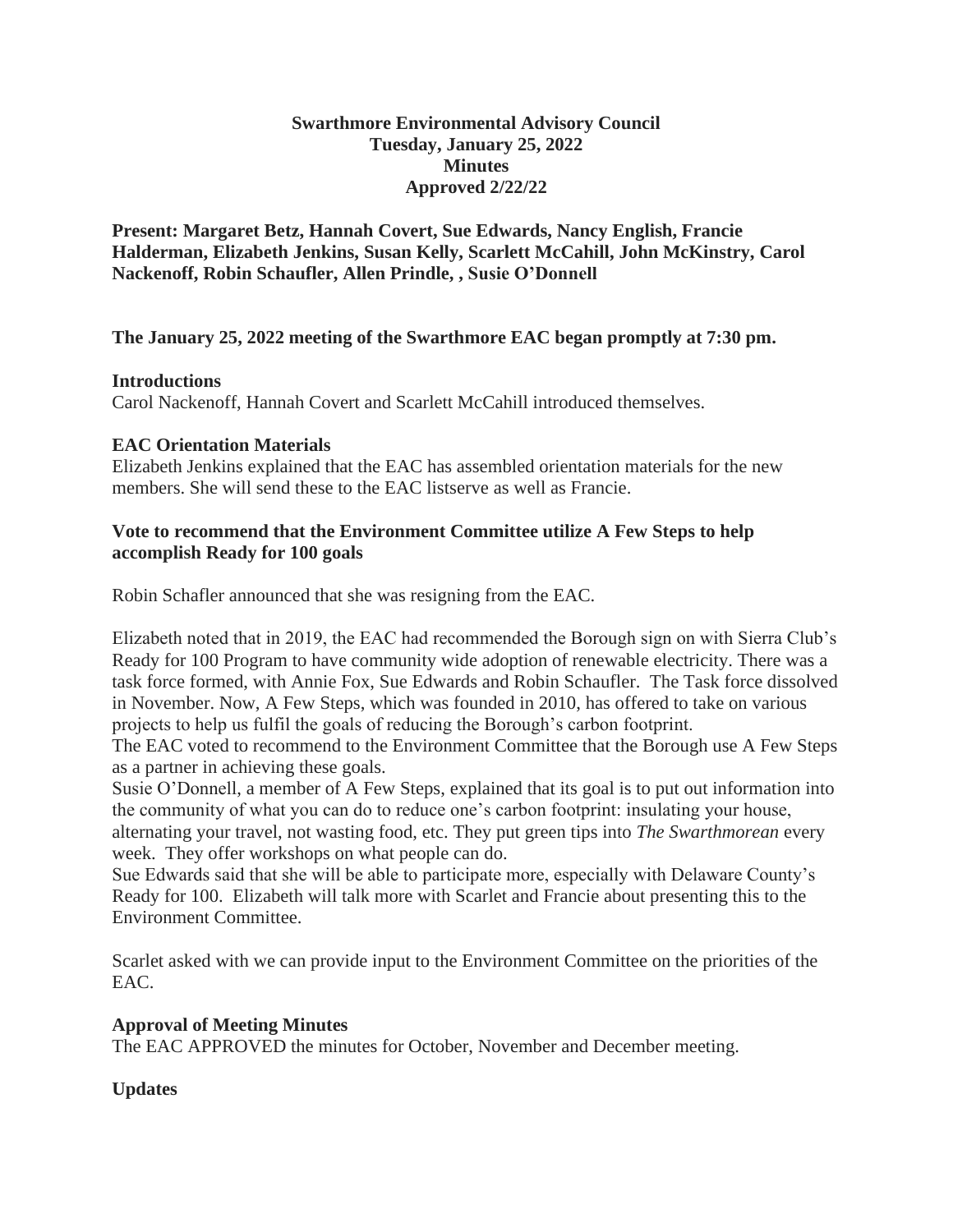Elizabeth reported that she had checked in with Scarlett McCahill (New Environment Committee Chair) and that she and John reached out to Bill Webb, the new borough manager.

### **Borough Electricity Contract (Elizabeth)**

Swarthmore Borough's electricity contract ends at the end of 2023. Allen Prindle noted that Delaware County is looking to aggregate with other nearby counties in purchasing renewable energy. He is hoping that Delaware County might provide a way for municipalities to opt into such an arrangement. Allen said he would be on top of this and report back to us.

#### **Delco Plastic Bag Meeting**

Susie O'Donnell reported of a meeting with Media Borough EAC which invited other EACs. It came up with topics for an informational meeting on February 8. There will be a Q&A with someone from PennEnvironment who helped bring about the plastic bag ban in Philadelphia. The speaker from PennEnvironment noted that in crafting a plastic bag ban legislation, is important how a plastic bag is defined. In addition, the legislation should also require a bag fee (10-15 cents per bag works, and the retailers get to keep the fee). He also said that a local ban pre-empts state-wide legislation. (The Commonwealth of Pennsylvania tried to pre-empt it, but there was enough opposition, so the state did not go forward.) There are also issues about encouraging reusable bags. It is important to communicate with retailers to make the transition easier. Susie said she could share this information about the 2/87/22 meeting and include links to other information she has.

Carol raised the issue of how this works with self-checkout lines. Susie said that talking with retailers in advance might address this. Margaret raised the question of how a bag fee might disproportionately hurt poor people. Elizabeth suggested checking how the District of Columbus deals with this. Francie noted that Lidl has a self-checkout, and the store does not provide plastic bags. She suggested talking with them about how they make it work. Allen noted that Lidl offers neither plastic nor paper bags but allows the shopper to use a shopping cart to take the groceries to one's car.

Elizabeth noted that the EAC could recommend a ban on plastic bags. We had previously looked at how Narberth had phased in bans on plastic bags and straws. In our earlier surveys, a majority of people in town favored a plastic bag ban. We will continue to research this, including see how things in Narberth have worked out. Susie hoped the culture can change away from always automatically giving out plastic, and instead, expect people to ask for plastic.

Scarlett noted that Goshen and West Chester have bans. Bill Webb, the new Borough Manager, came from Goshen and he helped draft the ordinance there. The way Goshen did it was that the ordinance was passed at the end of a calendar year but it did not go into effect until Earth Day. She suggested that we talk with the General Government Committees. She said she could help connect those resources. We also should consider creating a fact sheet to help educate consumers and merchants. Members interested should connect with Elizabeth.

### **Doug Tallamy Bookclub and Talk**

John reported that the book review of *Nature's Best Hope* by Elizabeth and him appeared in January 7, 2022 edition of *The Swarthmorean*. He also noted that in conjunction with the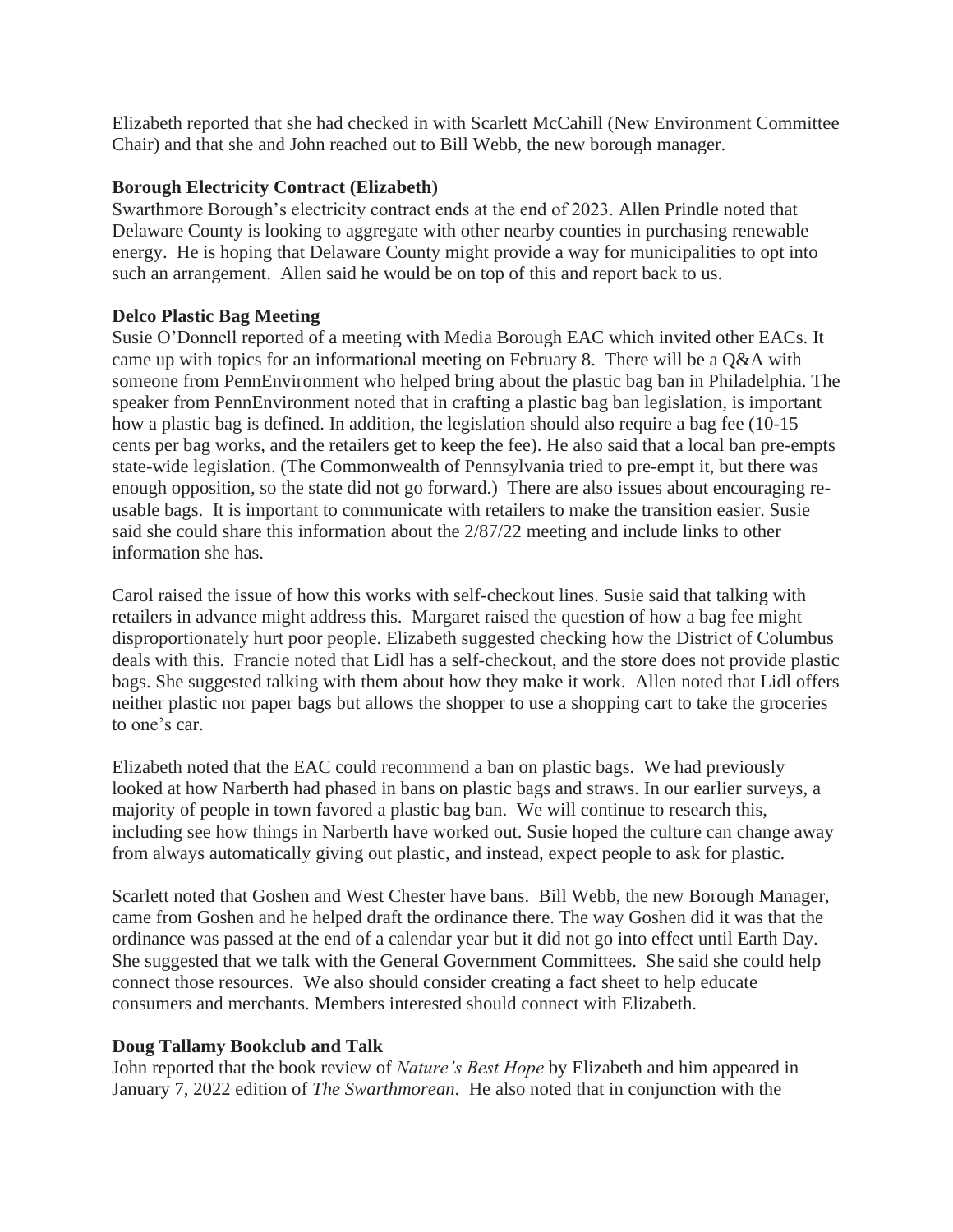Swarthmore Public Library, an online book discussion will be taking place on February 2 at 7 pm. He urged all members of the EAC to take part in this. An announcement of this will be in this weekend's *Swarthmorean.* (The book review also noted that this would happen.) We are also working through the SSCA, the SHS, Friends of Little Crum Creek Park and other organizations help publicize this.

He said that he has arranged with Doug Tallamy to do a Q&A of his work on March 31 at 7 pm. The zoom call is through the public library. He noted that it might be possible to expand this into a talk & Q&A, but that would cost another \$250 and he was not sure where he could get the money. He asked the feelings of the group.

He urged everyone to help spread the word. John will send information to Elizabeth Drake who could spread the word through the College. Margaret Betz will put that on our social media.

*The Secret Life of Trees* is a video available in the public library.

# **PECO**

John gave an update of what has learned. He had filed an informal complaint with the PUC, as suggested by many people concerned about PECO's plans to remove many trees to make way for new electric lines. He spoke with a representative of the PA Public Utility Commission who is in charge of responding to such complaints and that person said that his department of the PUC does not have authority to limit what PECO does with its trees. He said one could file a formal complaint which would go before an administrative law judge. When John talked with David Page, the chair of Swarthmore's Tree Committee, David felt that the Borough had little authority over this. What seems to be the consensus is that the best way forward is to have PECO and the Borough discuss ways to mitigate the damage. It is unusual for PECO to get such opposition from people, so the town's reaction has gotten their attention.

### **Internal Carbon Pricing at Swarthmore College with Elizabeth Drake**

Elizbeth Drake is the Director of Sustainability at Swarthmore College. She reported on the Internal Carbon Pricing Program at the college. The program has 3 main elements: 1) A carbon fee on various departments on their carbon footprint. It is a fee on heating and electricity related to emissions for those sources. The fee is \$26/ton of CO2. This fee is distributed among the departments according to their proportional operating budgets. This produced \$300,000 in funds but increased with the new larger buildings. Some of that funding is then dedicated to the Green Revolving Fund which finances energy efficiency projects, hiring consultants, creating energy master plan. A small amount is set aside for education. Projects that produce savings bring the savings back into the Green Revolving Fund and is therefore used for future projects. 2) A shadow price: is set as \$100/ton of CO2. This provides the college a way for it to incorporate the environmental cost of projects into their financial decisions: it therefore make its clear what the advantages of renewable energy are by making the social costs of fossil fuel projects real. It acts a risk mitigation tool: if there is a future price on carbon, they have having it built into this already. 3) Advocacy of carbon pricing.

We discussed how this might apply to the Borough. Allen wondered whether municipalities would have authority to have such internal carbon pricing. Elizabeth had asked Bob Scott about